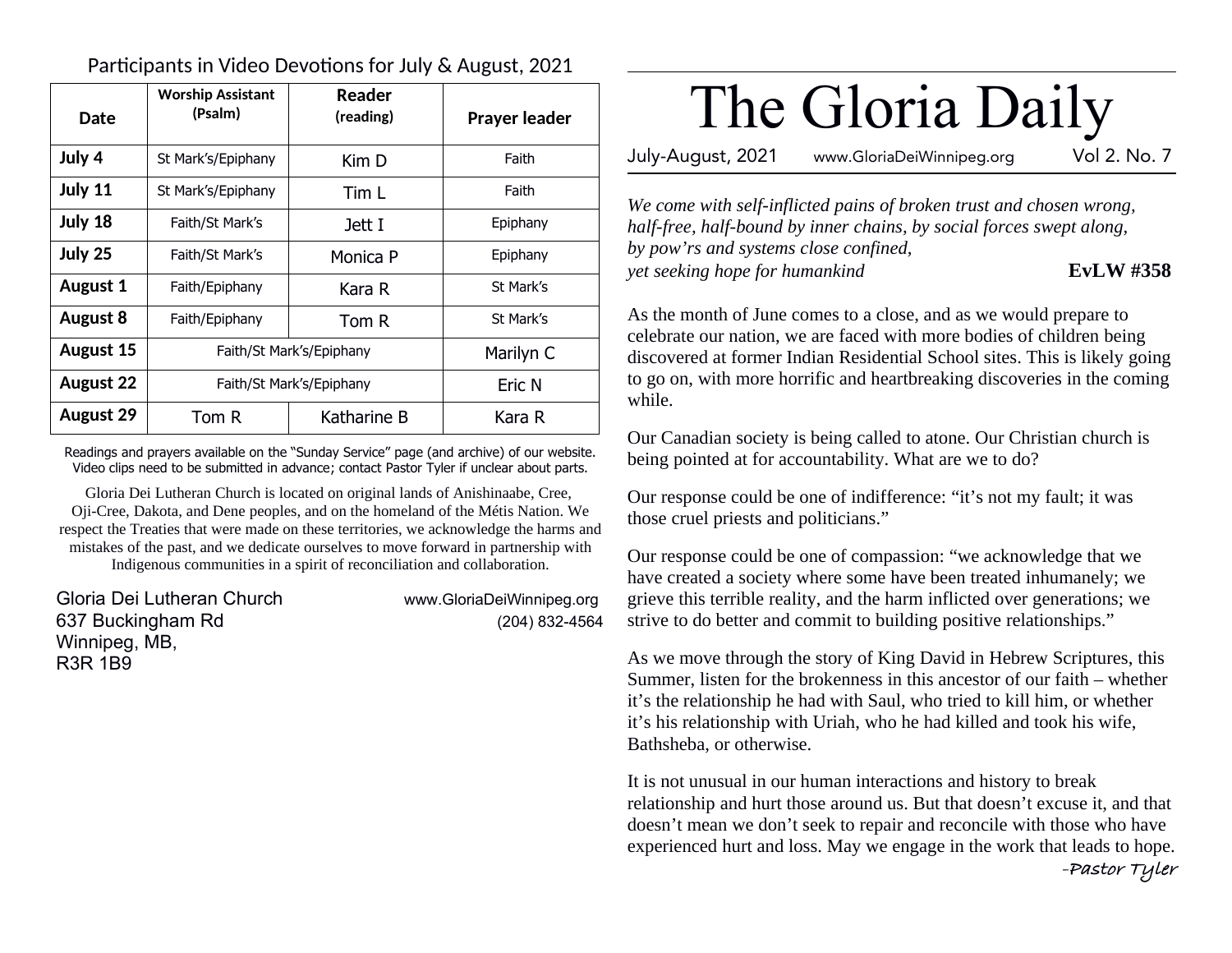#### **Wednesdays – 9:30am Virtual Coffee Hour Sundays – 9:30am Bible Study, 10am time of prayer:**

**ZOOM** 

-those who are ill -those who have experienced loss -those celebrating birthdays, and other good news

To join in these social times, follow the link provided in the e-news. Once per month, our prayer time includes online Eucharist (see calendar) – have some bread and juice ready!

### As Gloria Dei celebrates its



60th Anniversary in 2021...

What memories do you have of the past? What dreams do you have for the future? Let's share our stories, and hopes!

#### **SOCIAL MEDIA AT GLORIA DEI –** *"by the numbers"*

YouTube – since July, 2020 – 67 subscribers

Facebook – since Nov, 2019 – 222 page likes, 244 followers

Instagram – since March, 2020 - 116 followers

Twitter – since March, 2020 – 2 followers (!)

What do these numbers mean…? These are the number of individuals who get regular updates (as we post them) of our news and online presence on those platforms. Many of these numbers would be our membership, but some would be others from anywhere around the world! We have had traffic to our website from across Canada, as well as a few places in the US!

This gives some idea of the broader reach Gloria Dei has, and opportunities for new mission and relationships!

### SHARED SUMMER SERVICES 2021

Faith Lutheran Church – July 4 & 11 Epiphany Lutheran Church – July 18 & 25 St Mark's Lutheran Church – August 1 & 8 Gloria Dei Lutheran Church – August 15 & 22

By sharing Summer services online, it gives our worship leaders and tech-people a break, and all of us a chance to "visit" other congregations in these Summer weeks!

## **ENGAGING THE WORK OF RECONCILIATION**

As Bishop, Rev. Elaine Sauer reflected on reconciliation on a trip to Tataskweyak First Nation in northern Manitoba in 2016: "what does reconciliation mean? It means developing friendships – to be friends with one another."

#### How might we "be friends?"

We can listen! Let's engage the stories we've heard, even as they may be uncomfortable to hear, sometimes

We can learn! As we listen to stories, let's reflect on them, and let's delve into the wisdom in them.

Perhaps most of all: we need to create opportunity to connect. We might go somewhere – we could visit a community that will be open to our encounter. Or we can invite someone, or a number of people, for a time of fellowship and relationship-building.

We live on Treaty 1 territory; we are treaty people. We live in the city where the National Centre for Truth and Reconciliation is housed. We have opportunities to connect in meaningful ways!

You are encouraged to read the 94 Calls to Action that came from the Truth and Reconciliation Commission – there are specific ones for communities of faith to engage.

Can we find ways, in the coming while, to "bridge the gap" that has existed with our Indigenous neighbours?